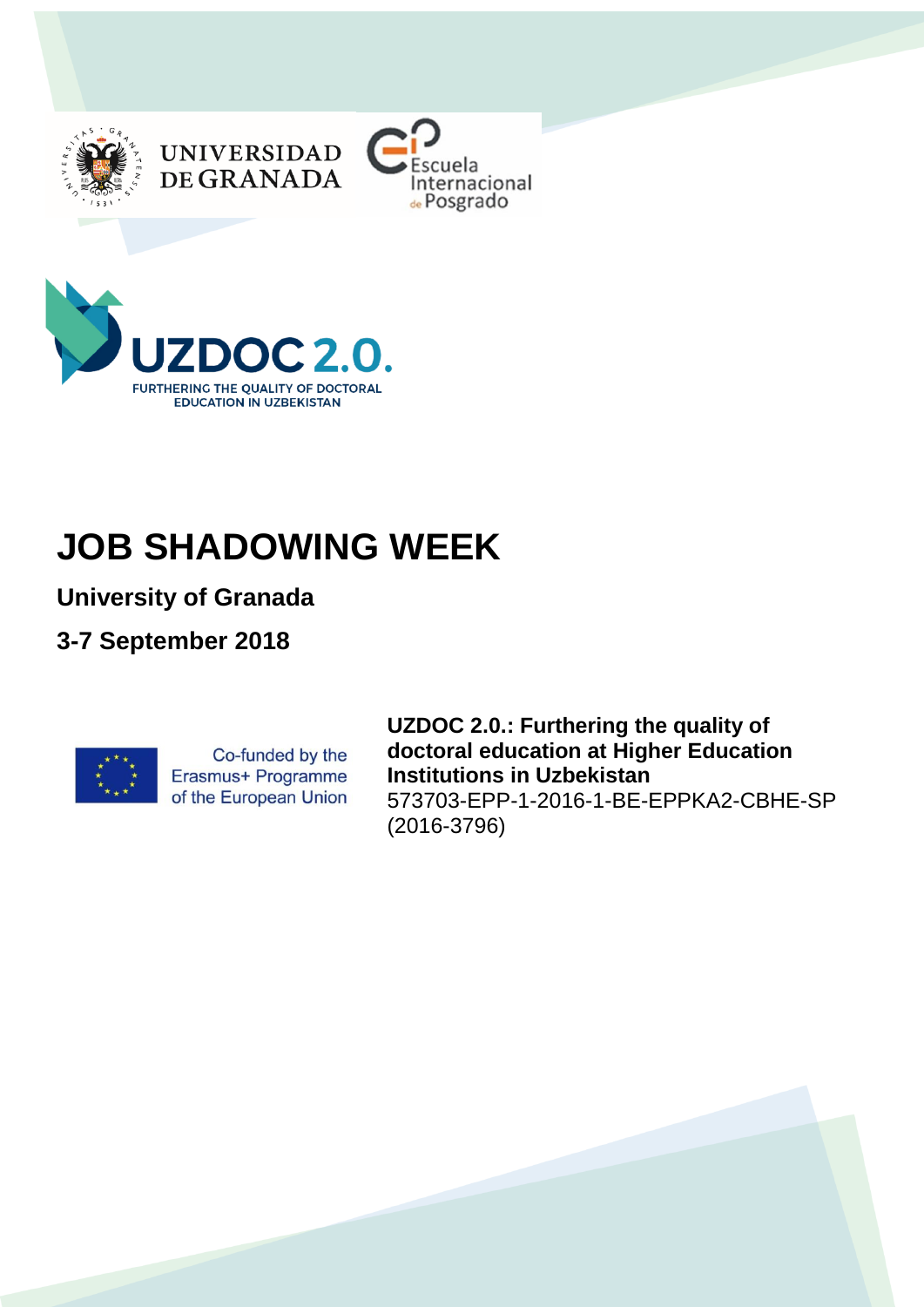## **Programme**

#### **Sunday, 2 September 2018**

**Welcome dinner at the Granada Center Hotel, 21:00**

#### **Monday, 3 September 2018**

**Venue: International School for Postgraduate Studies (EIP) and Carmen de la Victoria**

| 10:00-11:30 | <b>Introductory session</b><br>Welcome by the Vice-Rector for Internationalization Prof. Dorothy Kelly<br>Welcome by the Director of EIP Prof. Teresa Bajo<br>Meet the participants: your expectations, needs and concerns<br>General presentation of the University<br>General Presentation of the job shadowing programme and practical<br><i>issues</i> |
|-------------|------------------------------------------------------------------------------------------------------------------------------------------------------------------------------------------------------------------------------------------------------------------------------------------------------------------------------------------------------------|
| 11.30-12:00 | <b>Coffee Break</b>                                                                                                                                                                                                                                                                                                                                        |
| 12:00-13:30 | Introduction to the Doctoral Schools by their directors<br>Antonio García Casco, M. Carmen Ruiz, Francisco Contreras                                                                                                                                                                                                                                       |
| 14:00-16:00 | Lunch at Carmen de la Victoria                                                                                                                                                                                                                                                                                                                             |
| 16:00-17:30 | Introduction of the Council of Doctoral Representatives                                                                                                                                                                                                                                                                                                    |

## **Tuesday, 4 September 2018**

**Venue: EIP and Mind, Brain and behavior Research Center (CIMCYT)**

| 09:30-11:00 | Visit and presentation of the administrative units at the EIP<br>Teresa Bajo, Antonio García Casco, M. Carmen Ruíz, Francisco<br>Contreras, Elena Arigita |
|-------------|-----------------------------------------------------------------------------------------------------------------------------------------------------------|
| 11:00-11.30 | Coffee break                                                                                                                                              |
| 11:30-13:30 | <b>Peer to peer meeting with doctoral candidates at the EIP</b>                                                                                           |
| 13.30-15:00 | Lunch                                                                                                                                                     |
| 15:00-17:00 | Visit to the Mind, Brain and Behavior Research Center<br>Simulation of an Research group meeting                                                          |

### **Wednesday, 5 September 2018**

#### **Venues: EIP and OTRI**

**09:30-11:00 Introducing the industrial doctorates at the UGR** Teresa Bajo